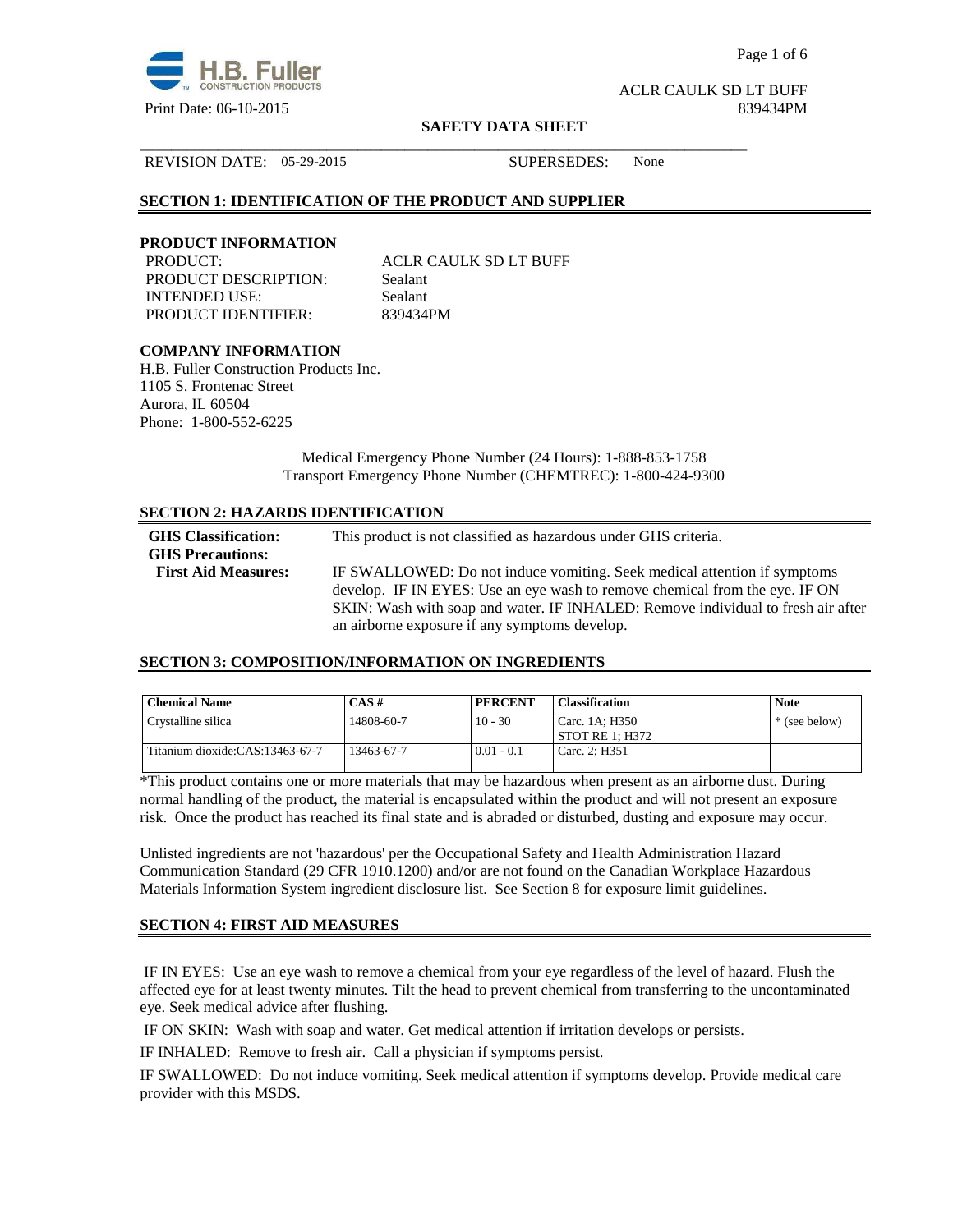

# ACLR CAULK SD LT BUFF

#### **SAFETY DATA SHEET**

\_\_\_\_\_\_\_\_\_\_\_\_\_\_\_\_\_\_\_\_\_\_\_\_\_\_\_\_\_\_\_\_\_\_\_\_\_\_\_\_\_\_\_\_\_\_\_\_\_\_\_\_\_\_\_\_\_\_\_\_\_\_\_\_\_\_\_\_\_\_\_\_\_\_\_\_\_\_

#### **SECTION 5: FIRE FIGHTING MEASURES**

| EXTINGUISHING MEDIA:                          | Use water spray, foam, dry chemical or carbon dioxide.          |  |  |
|-----------------------------------------------|-----------------------------------------------------------------|--|--|
| UNUSUAL FIRE AND EXPLOSION HAZARDS:           | There is a possibility of pressure buildup in closed containers |  |  |
|                                               | when heated. Water spray may be used to cool the containers.    |  |  |
| SPECIAL FIRE FIGHTING INSTRUCTIONS:           | Persons exposed to products of combustion should wear self-     |  |  |
|                                               | contained breathing apparatus and full protective equipment.    |  |  |
| HAZARDOUS COMBUSTION PRODUCTS:                | Carbon dioxide, Carbon monoxide                                 |  |  |
| <b>SECTION 6: ACCIDENTAL RELEASE MEASURES</b> |                                                                 |  |  |
|                                               |                                                                 |  |  |

| <b>SPECIAL PROTECTION:</b> | No adverse health effects expected from the clean-up of spilled material.                 |
|----------------------------|-------------------------------------------------------------------------------------------|
|                            | Follow personal protective equipment recommendations found in                             |
|                            | Section 8 of this MSDS.                                                                   |
|                            | METHODS FOR CLEAN-UP: Avoid creating dusts. Cover material with absorbent and moisten and |
|                            | collect for disposal.                                                                     |
|                            | Dike if necessary, contain spill with inert absorbent and transfer to                     |
|                            | containers for disposal. Keep spilled product out of sewers, watersheds,                  |
|                            | or water systems.                                                                         |

Transport Emergency Phone Number (CHEMTREC): 1-800-424-9300

# **SECTION 7: HANDLING AND STORAGE**

Handling: No special handling instructions due to toxicity. Avoid breathing material.

Storage: Store in a cool, dry place.Protect from freezing Consult the Technical Data Sheet for specific storage instructions.

# **SECTION 8: EXPOSURE CONTROLS/PERSONAL PROTECTION**

# **EXPOSURE LIMITS:**

| <b>Chemical Name</b> | <b>Note</b>        | <b>ACGIH EXPOSURE LIMITS</b>          | <b>OSHA PEL</b>                                                                                                                                    |
|----------------------|--------------------|---------------------------------------|----------------------------------------------------------------------------------------------------------------------------------------------------|
| Calcium carbonate    | $*$ (see<br>below) | No data available.                    | 15 mg/m3 TWA (total dust); 5 mg/m3 TWA<br>(respirable fraction)                                                                                    |
| Crystalline silica   | $*$ (see<br>below) | 0.025 mg/m3 TWA (respirable fraction) | $((250)/(%SiO2 + 5)$ mppcf TWA<br>(respirable)); $((10)/(%SiO2 + 2)$ mg/m3<br>TWA (respirable)); $((30)/(%SiO2 + 2))$<br>$mg/m3$ TWA (total dust)) |

\*This product contains one or more materials that may be hazardous when present as an airborne dust. During normal handling of the product, the material is encapsulated within the product and will not present an exposure risk. Once the product has reached its final state and is abraded or disturbed, dusting and exposure may occur.

#### **ENGINEERING CONTROL METHODS:**

| <b>VENTILATION:</b>     | Use local exhaust ventilation or other engineering controls to     |  |
|-------------------------|--------------------------------------------------------------------|--|
|                         | minimize exposures.                                                |  |
| <b>EYE PROTECTION:</b>  | Wear safety glasses when handling this product.                    |  |
| <b>SKIN PROTECTION:</b> | Not normally required. Wear chemically resistant gloves to prevent |  |
|                         | prolonged or repeated contact.                                     |  |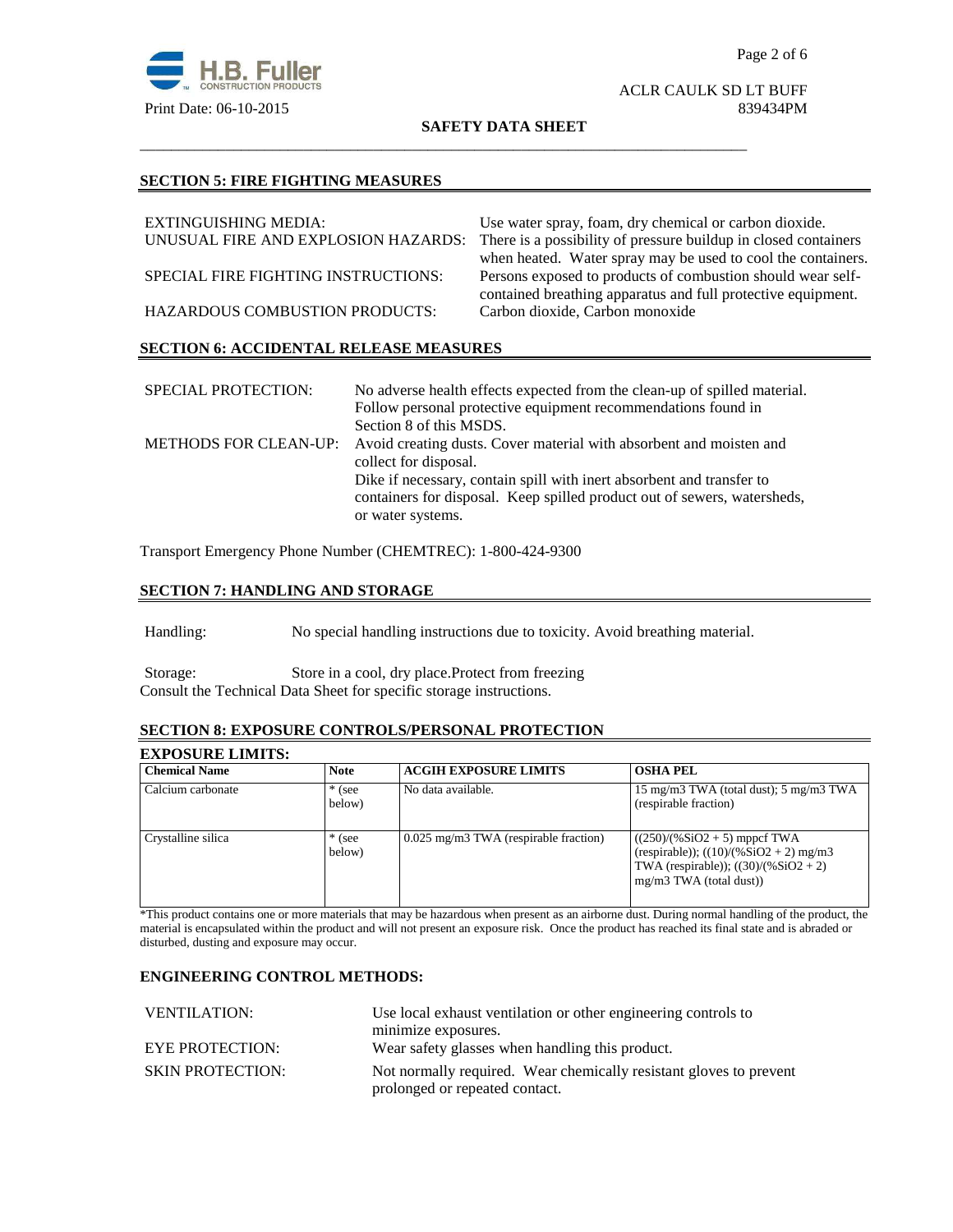Page 3 of 6



ACLR CAULK SD LT BUFF Print Date: 06-10-2015 839434PM

#### **SAFETY DATA SHEET**

| GLOVES:                        | Not normally required. Use nitrile gloves if conditions warrant.                                                                                                                                                                                                                                                                                                                                    |
|--------------------------------|-----------------------------------------------------------------------------------------------------------------------------------------------------------------------------------------------------------------------------------------------------------------------------------------------------------------------------------------------------------------------------------------------------|
| <b>RESPIRATORY PROTECTION:</b> | Respiratory protection may be required to avoid over exposure when<br>handling this product. Use a respirator if general room ventilation is<br>not available or sufficient to eliminate symptoms. NIOSH approved<br>air purifying respirator with dust/mist filter.<br>Respirators should be selected by and used following requirements<br>found in OSHA's respirator standard (29 CFR 1910.134). |

# **SECTION 9: PHYSICAL AND CHEMICAL PROPERTIES**

| PHYSICAL STATE:                                | Semi-solid                   |
|------------------------------------------------|------------------------------|
| COLOR:                                         | Light Tan                    |
| ODOR:                                          | Neutral                      |
| <b>ODOR THRESHOLD:</b>                         | Not established              |
| $pH$ :                                         | 7.4                          |
| FREEZING/MELTING POINT (deg. C):               | Not established              |
| <b>BOILING POINT</b> (deg. C):                 | Not established              |
| <b>FLASH POINT:</b>                            | Non flammable                |
| EVAPORATION RATE:                              | Not established              |
| FLAMMABILITY:                                  | Not a flammable solid or gas |
| UPPER EXPLOSIVE LIMIT (% in air):              | Not established              |
| LOWER EXPLOSIVE LIMIT (% in air):              | Not established              |
| VAPOR PRESSURE (mm Hg):                        | Not established              |
| <b>VAPOR DENSITY:</b>                          | Not established              |
| WEIGHT PER GALLON (lbs.):                      | 13.25                        |
| <b>SPECIFIC GRAVITY:</b>                       | 1.590                        |
| <b>SOLUBILITY:</b>                             | Not established              |
| <b>OCTANOL/WATER COEFFICIENT:</b>              | Not established              |
| <b>AUTOIGNITION TEMPERATURE:</b>               | Not established              |
| DECOMPOSITION TEMPERATURE:                     | Not established              |
| VISCOSITY:                                     | No data available.           |
| SOLIDS (% by weight):                          | 81.2                         |
| VOC, weight percent                            | 0.60                         |
| VOC, U.S. EPA Method 24, less water and exempt | 12g/liter of material        |
| solvents (theoretically determined)            |                              |

# **SECTION 10: STABILITY AND REACTIVITY**

| STABILITY:                                                        | Stable under normal conditions. |
|-------------------------------------------------------------------|---------------------------------|
| CHEMICAL INCOMPATIBILITY:                                         | Not established                 |
| HAZARDOUS POLYMERIZATION:                                         | Will not occur.                 |
| HAZARDOUS DECOMPOSITION PRODUCTS: Carbon monoxide, carbon dioxide |                                 |

# **SECTION 11: TOXICOLOGICAL INFORMATION**

| <b>Component Toxicity / Toxicology Data:</b> |                           |  |
|----------------------------------------------|---------------------------|--|
| <b>COMPONENT NAME</b>                        | <b>LD50/LC50</b>          |  |
| Calcium carbonate                            | ORAL LD50 RAT 6,450 MG/KG |  |
| Crystalline silica                           | ORAL LD50 RAT 500 MG/KG   |  |
| Water                                        | ORAL LD50 RAT > 90 ML/KG  |  |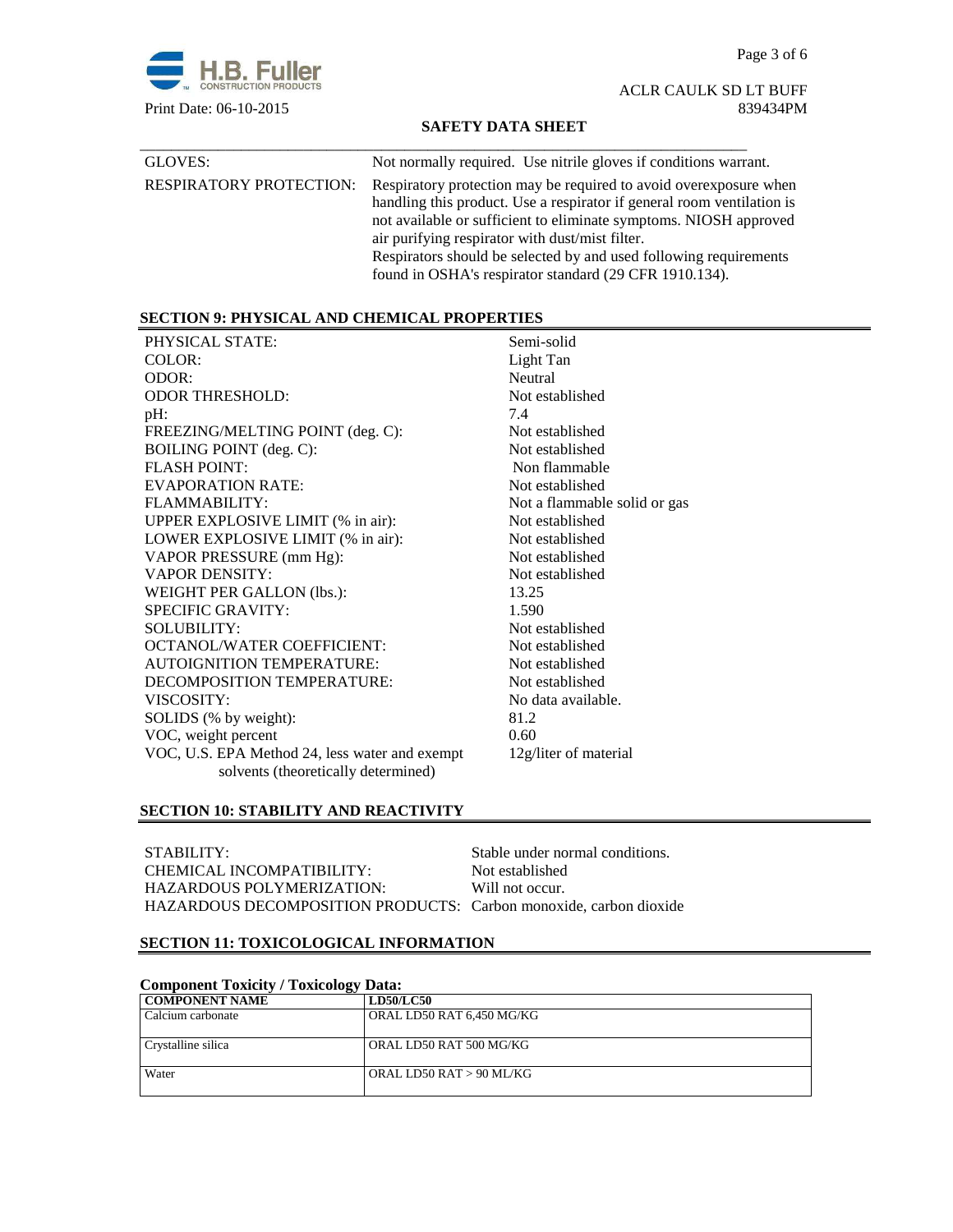

#### **SAFETY DATA SHEET**

#### ACLR CAULK SD LT BUFF Print Date: 06-10-2015 839434PM

#### **This product is a mixture. Unless noted, the information below is based on components.**

\_\_\_\_\_\_\_\_\_\_\_\_\_\_\_\_\_\_\_\_\_\_\_\_\_\_\_\_\_\_\_\_\_\_\_\_\_\_\_\_\_\_\_\_\_\_\_\_\_\_\_\_\_\_\_\_\_\_\_\_\_\_\_\_\_\_\_\_\_\_\_\_\_\_\_\_\_\_

Skin corrosion / irritation: Can cause minor skin irritation, defatting, and dermatitis.

Serious eye damage / irritation :Can cause minor irritation, tearing and reddening.

Respiratory / skin sensitization: No data available.

Germ cell mutagenicity: No data available.

Carcinogenicity: Contains a material that may cause cancer.

Reproductive toxicity: No data available.

Specific target organ toxicity-single exposure:No data available.

Respiratory irritation / Narcotic effects: No data available.

Specific target organ toxicity-repeated exposure:No data available.

Target organs potentially affected by exposure: Lungs

Aspiration hazard: No data available.

Medical Conditions Aggravated by Exposure: Lung disease

# **SECTION 12: ECOLOGICAL INFORMATION**

OVERVIEW: No ecological information available for this product. MOBILITY: No data available. PERSISTENCE: No data available. BIOACCUMULATION: No data available.

**This product has not been tested for ecological effects. Relevant information for components is listed below:** 

| Component:         | <b>Ecotoxicity values:</b>       |
|--------------------|----------------------------------|
| No data available. | <b>Acute Toxicity (Fish):</b>    |
|                    | <b>Acute Toxicity (Daphnia):</b> |
|                    | <b>Acute Toxicity (Algae):</b>   |

#### **SECTION 13: DISPOSAL CONSIDERATIONS**

To the best of our knowledge, this product does not meet the definition of hazardous waste under the U.S. EPA Hazardous Waste Regulations 40 CFR 261. Solidify and dispose of in an approved landfill. Consult state, local or provincial authorities for more restrictive requirements.

#### **SECTION 14: TRANSPORT INFORMATION**

Consult Bill of Lading for transportation information.

| US DOT: | <b>NOT REGULATED</b> |
|---------|----------------------|
| IATA:   | <b>NOT REGULATED</b> |

#### **SECTION 15: REGULATORY INFORMATION**

# **INVENTORY STATUS**

| U.S. EPA TSCA:     | This product is in compliance with the Toxic Substances Control Act's |  |
|--------------------|-----------------------------------------------------------------------|--|
|                    | Inventory requirements.                                               |  |
| CANADIAN CEPA DSL: | The components of this product are included on the DSL or are exempt  |  |
|                    | from DSL requirements.                                                |  |
| EUROPEAN REACH:    | As a result of the introduction of REACH into Europe, this product    |  |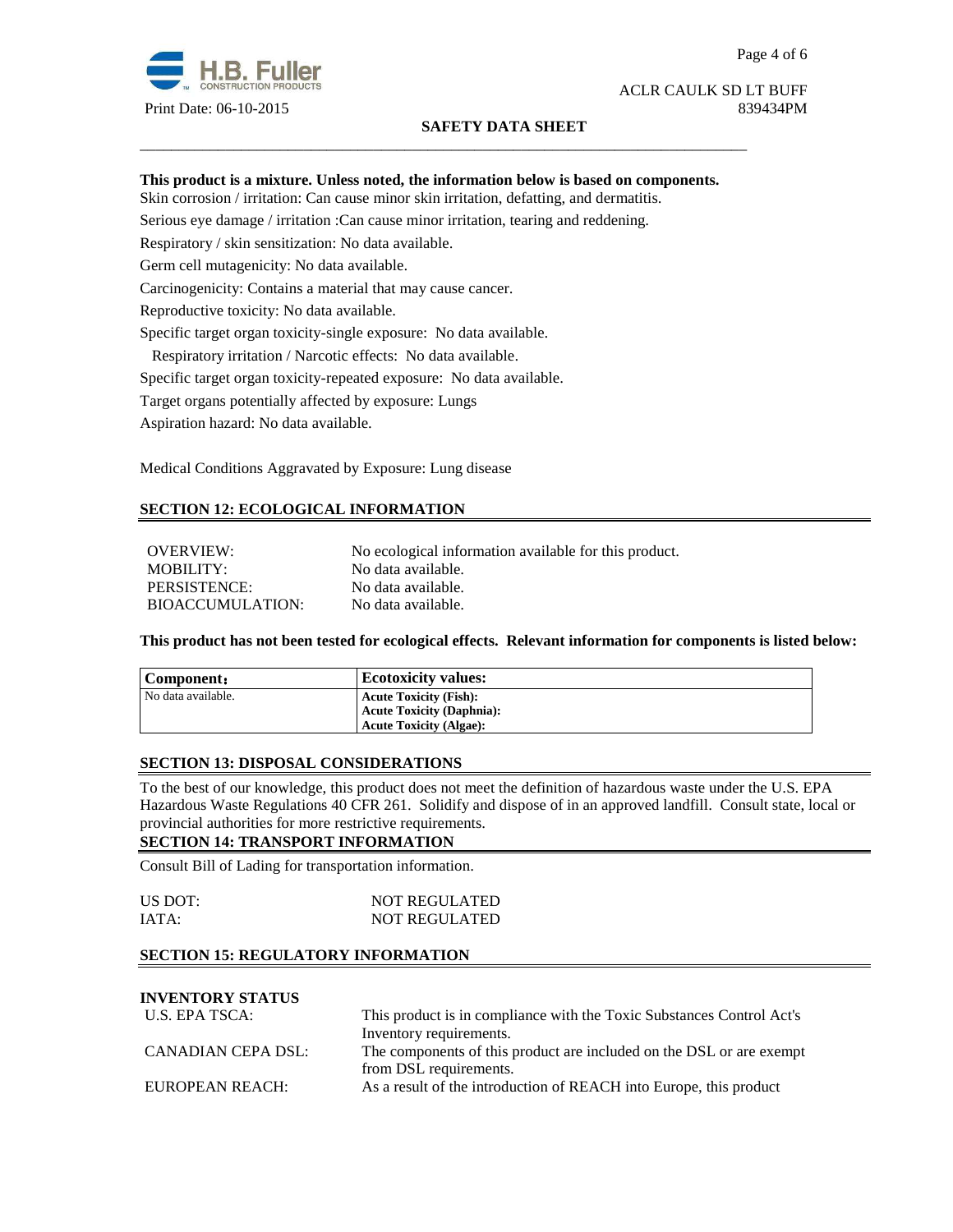

Page 5 of 6

#### ACLR CAULK SD LT BUFF Print Date: 06-10-2015 839434PM

#### **SAFETY DATA SHEET**

\_\_\_\_\_\_\_\_\_\_\_\_\_\_\_\_\_\_\_\_\_\_\_\_\_\_\_\_\_\_\_\_\_\_\_\_\_\_\_\_\_\_\_\_\_\_\_\_\_\_\_\_\_\_\_\_\_\_\_\_\_\_\_\_\_\_\_\_\_\_\_\_\_\_\_\_\_\_ cannot be imported into Europe unless the REACH requirements are met.

AUSTRALIA AICS: This product is in compliance with the Australian Inventory of Chemical Substances requirements.

If you need more information about the inventory status of this product call 651-236-5858.

This product may contain chemical substances that are regulated for export by various government agencies (such as the Environmental Protection Agency, the Bureau of Industry and Security, or the Drug Enforcement Administration, among others). Before exporting this product from the USA or Canada, we recommend you contact us at reg.request@hbfuller.com to request an export review.

#### FEDERAL REPORTING

EPA SARA Title III Section 313

Unless listed below, this product does not contain toxic chemical(s) subject to the reporting requirements of section 313 of Title III of the Superfund Amendments and Reauthorization Act of 1986 (SARA) and 40 CFR part 372. EPA has advised that when a percentage range is listed the midpoint may be used to fulfill reporting obligations. **Chemical Name**  $\qquad \qquad$   $\qquad \qquad$   $\qquad \qquad$   $\qquad \qquad$   $\qquad \qquad$   $\qquad \qquad$   $\qquad \qquad$   $\qquad \qquad$   $\qquad \qquad$   $\qquad \qquad$   $\qquad \qquad$   $\qquad \qquad$   $\qquad \qquad$   $\qquad \qquad$   $\qquad \qquad$   $\qquad \qquad$   $\qquad \qquad$   $\qquad \qquad$   $\qquad \qquad$   $\qquad \qquad$   $\qquad \qquad$   $\qquad \qquad$   $\qquad \qquad$ 

#### STATE REPORTING

Proposition 65, The Safe Drinking Water and Toxic Enforcement Act of 1986:

Unless listed below, this product does not contain known levels of any chemical known to the State of California to cause cancer or reproductive harm.

| <b>Chemical Name/List</b> |                       | CAS           | Percent      |
|---------------------------|-----------------------|---------------|--------------|
| Ouartz                    | (Carcinogen)          | 14808-60-7    | $10 - 30$    |
| Titanium dioxide          | (Carcinogen)          | 13463-67-7    | $0.01 - 0.1$ |
| Carbon black              | (Carcinogen)          | 1333-86-4     | $0.01 - 0.1$ |
| Ethyl acrylate            | (Carcinogen)          | 140-88-5      | $< 10$ ppm   |
| Methanol                  | (Developmental toxin) | $67 - 56 - 1$ | $< 10$ ppm   |

#### **Substances of Very High Concern (SVHC) Content:**

Unless listed below, this product does not contain SVHC's. tert-Octylphenol, ethoxylated

#### **SECTION 16: OTHER INFORMATION**

SDS VERSION DATE: 05-29-2015

This Safety Data Sheet is prepared to comply with the United States Occupational Safety and Health Administration (OSHA) Hazard Communication Standard (29 CFR 1910.1200) and the Canadian Workplace Hazardous Materials Information System (WHMIS).

HMIS RATING: HEALTH -- 0 FLAMMABILITY -- 0 REACTIVITY -- 0 See SECTION 8: EXPOSURE CONTROLS/PERSONAL PROTECTION for personal protective equipment recommendations.

Prepared by: The Global Regulatory Department Phone: 651-236-5842

The information and recommendations set forth herein are believed to be accurate. Because some of the information is derived from information provided to H.B. Fuller Construction Products, Inc. from its suppliers, and because H.B. Fuller Construction Products, Inc. has no control over the conditions of handling and use, H.B. Fuller Construction Products, Inc. makes no warranty, expressed or implied, regarding the accuracy of the data or the results to be